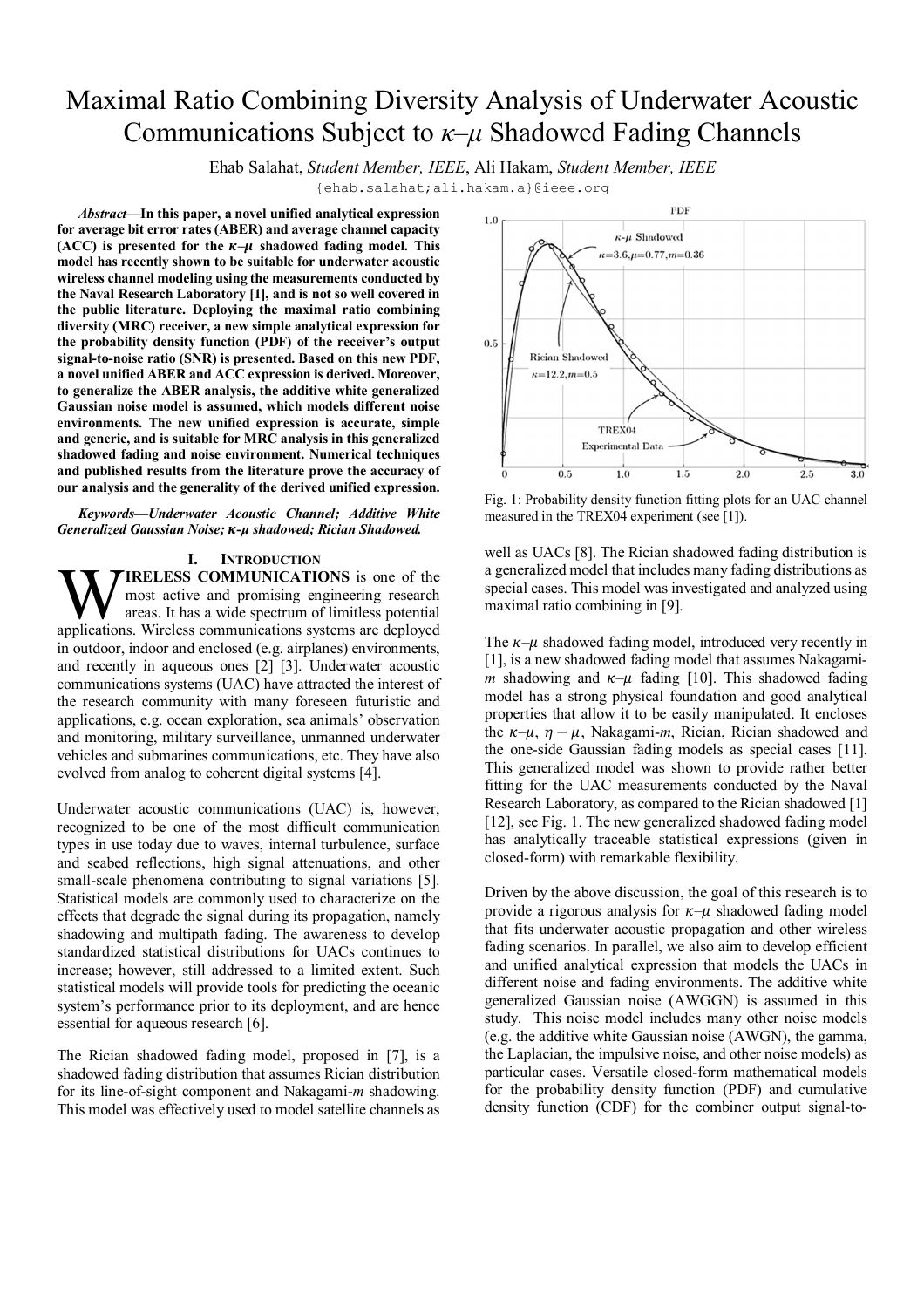noise ratio, with the assumption of independent and identically distributed (i.i.d.) fading channels, are derived. We then adopt the approximation in  $[3]$  of the generalized  $Q$ –function and  $log_2(1 + \gamma)$  in our derivations to present a novel unified and generic expression for the ABER and ACC to analyze wireless UACs. It should also be noted that the mathematical analysis can be directly extended to other wireless environments, but the emphasis in this paper is given to UAC.

The remaining part of this paper is structured as follows. In section II, the  $\kappa-\mu$  shadowed fading model is visited, and the new simplified PDF and CDF expressions for the MRC output SNR are derived, with a quick revision to the generalized  $Q$ function and its approximation. Next, the new unified ACC and ABER for MRC in AWGGN and  $\kappa-\mu$  shadowed fading environment is presented in section III. Following to that, in section IV, the analysis and the results of the many test cases are presented, which are also corroborated by the numerical evaluation and compared to the published results from the technical literature. Finally, the paper contributions are then summarized in section V.

# **II. MRC STATISTICAL DERIVATIONS**

# *A.* ߢ − ߤ *Shadowed Fading Model – An Overview*

The  $\kappa$ −μ shadowed fading model is a generalization of the physical  $\kappa-\mu$  model [2] [10] [13]. In a non-homogeneous wireless propagation, the multipath waves are assumed to have scattered waves with the same power and an arbitrary power for the dominant component. Unlike the *κ−μ* model that adopts the assumption of having a deterministic dominant component within each multipath cluster, the  $\kappa-\mu$  shadowed fading assumes that dominant components are subjected to shadowing.

Since the Rice model is a special case of the *κ−μ* distribution [10], a natural generalization of Rician shadowed model the  $\kappa-\mu$  shadowed fading distribution [1]. It basically assumes that the LOS components are subjected to shadowing that follows Nakagami-*m*. Based on this assumption, it was in [1] that the PDF and CDF of the  $\kappa-\mu$  shadowed fading are given respectively as:

$$
f_{\gamma}(\gamma) = \frac{\mu^{\mu} m^{m} (1+\kappa)^{\mu}}{\Gamma(\mu)(\mu\kappa+m)^{m} \tilde{\gamma}^{\mu}} \gamma^{\mu-1} e^{-\left[\frac{\mu(1+\kappa)}{\tilde{\gamma}}\right] \gamma} {}_{1}F_{1}\left(m; \mu; \left[\frac{\mu^{2} \kappa(1+\kappa)}{[\mu\kappa+m]\tilde{\gamma}}\right] \gamma\right), (1)
$$

$$
F_{\gamma}(\gamma) = \frac{\mu^{\mu-1} m^m (1+\kappa)^{\mu} \gamma^{\mu}}{\Gamma(\mu)(\mu\kappa + m)^m \tilde{\gamma}^{\mu}} \Phi_2 \left( \mu - m, m; \mu + 1; \frac{-\mu (1+\kappa) \gamma}{\tilde{\gamma}} , \frac{-\mu m (1+\kappa) \gamma^2}{\tilde{\gamma} (\mu\kappa + m)} \right). (2)
$$

In (1) and (2),  $\kappa$  account for the ratio between the total power of the dominant components and the total power of the scattered waves, whereas,  $\mu$  and  $m$  models the number of the multipath clusters and Nakagami-*m* shadowing, respectively [1] [10], and the functions  $_1F_1(·)$  and  $\Phi_2(·)$ , defined in [14], denote the confluent hypergeometric function and bivariate confluent hypergeometric function, respectively. The model includes the  $\kappa-\mu$ ,  $\eta-\mu$ , Nakagami-*m*, Rician shadowed, Rician, Hoyt, Rayleigh and one-sided Gaussian as special cases. These distributions can be obtained from (1) as shown

TABLE I: PARTICULAR CASES OF THE *κ−μ* SHADOWED FADING [1] [15].

| <b>Fading Distribution</b> | и           | к                      | m.                     |
|----------------------------|-------------|------------------------|------------------------|
| $\kappa - \mu$             | μ           | к.                     | $m \rightarrow \infty$ |
| $\eta - \mu$               | $2\mu$      | $0.5\eta^{-1}(1-\eta)$ | $m = \mu$              |
| Rician shadowed            | $\mu = 1$   | $\kappa = K$           | $m = m$                |
| Nakagami-q (Hoyt)          |             | $0.5q^{-2}(1-q^2)$     | $m = 0.5$              |
| Rician                     | $\mu = 1$   | $\kappa = K$           | $m \rightarrow \infty$ |
| Nakagami-m                 | $\mu = m$   | $\kappa \to 0$         | $m \rightarrow \infty$ |
| Rayleigh                   | $\mu = 1$   | $\kappa \to 0$         | $m \rightarrow \infty$ |
| One-Sided Gaussian         | $\mu = 0.5$ | $\kappa \to 0$         | $m \rightarrow \infty$ |

in and summarized in table I for brevity [1] [15].

# *B. Maximum Ratio Combiner Analysis*

The maximal ratio combiner (MRC) receiver is one of the most studied receiver combiner designs. It generally provides convenient analytical traceability, allowing easy mathematical manipulations (see for example [2] [16]). We start this section by introducing the following theorem.

*Theorem:* The PDF of the corresponding output SNR of the MRC receiver with the assumption of *L* independently and identically distributed (i.i.d.) shadowed  $\kappa-\mu$  fading channels is given by:

$$
f_{\gamma_{MRC}}(\gamma) = \frac{\tilde{\mu}^{\tilde{\mu}} \tilde{m}^{\tilde{m}} (1+\kappa)^{\tilde{\mu}}}{\Gamma(\tilde{\mu})(\tilde{\mu}\kappa+\tilde{m})^{\tilde{m}} \eta^{\tilde{\mu}}} \gamma^{\tilde{\mu}-1} e^{-\left[\frac{\tilde{\mu}(1+\kappa)}{\eta}\right] \gamma} {}_{1}F_{1}\left(\tilde{m};\tilde{\mu};\left[\frac{\tilde{\mu}^{2}\kappa(1+\kappa)}{[\tilde{\mu}\kappa+\tilde{m}]\eta}\right] \gamma\right), (3)
$$

where  $\tilde{\mu} = L\mu$ ,  $\tilde{m} = Lm$ ,  $\eta = L\tilde{\gamma}$ , and *L* defines the number of diversity branches adopted in the MRC receiver design.

*Proof:* it follows from the i.i.d. assumption that the output and instantaneous SNR of the MRC is given [2] [17] [18] as:

$$
\gamma = \sum_{i=1}^{L} \gamma_i \ . \tag{4}
$$

and as was reported in [1], the moment generating function (MGF) of any of the  $\kappa - \mu$  shadowed fading by:

$$
M_{\gamma}(s) = \frac{(-\mu)^{\mu} m^{m} (1+\kappa)^{\mu}}{\tilde{\gamma}^{\mu} (\mu \kappa + m)^{m}} \frac{\left[s - \frac{\mu(1+\kappa)}{\tilde{\gamma}}\right]^{m-\mu}}{\left[s - \frac{\mu(1+\kappa)}{\tilde{\gamma}} \frac{m}{\mu \kappa + m}\right]^{m}},
$$
(5)

and further adopting the assuming that  $\tilde{\gamma} = \tilde{\gamma}_1 = \tilde{\gamma}_2 = \cdots =$  $\tilde{\gamma}_L$  for all the  $L$  branches, it follows that the MGF of the MRC output obtained as:

$$
M_{\gamma_{MRC}}(s) = \prod_{i=1}^{L} M_{\gamma}(s)
$$
  
= 
$$
\frac{(-\mu)^{L\mu} m^{Lm} (1+\kappa)^{L\mu}}{\tilde{\gamma}^{L\mu} (\mu\kappa + m)^{Lm}} \frac{\left[s - \frac{\mu(1+\kappa)}{\tilde{\gamma}}\right]^{Lm - L\mu}}{\left[s - \frac{\mu(1+\kappa)}{\tilde{\gamma}} \frac{m}{\mu\kappa + m}\right]^{Lm}}.
$$
 (6)

بہ ب

If, for compactness, new parameters are introduced as  $\tilde{\mu} = L\mu$ ,  $\tilde{m} = Lm$ , and  $\eta = L\tilde{\gamma}$ , one can write (6) as:

$$
M_{MRC}(s) = \frac{(-\tilde{\mu})^{\tilde{\mu}} \tilde{m}^{\tilde{n}} (1+\kappa)^{\tilde{\mu}}}{\eta^{\tilde{\mu}} (\tilde{\mu}\kappa + \tilde{m})^{\tilde{m}}} \frac{\left[s - \frac{\tilde{\mu}(1+\kappa)}{\eta}\right]^{m-\mu}}{\left[s - \frac{\tilde{\mu}(1+\kappa)}{\eta} \frac{\tilde{m}}{\tilde{\mu}\kappa + \tilde{m}}\right]^{\tilde{m}}}.
$$
(7)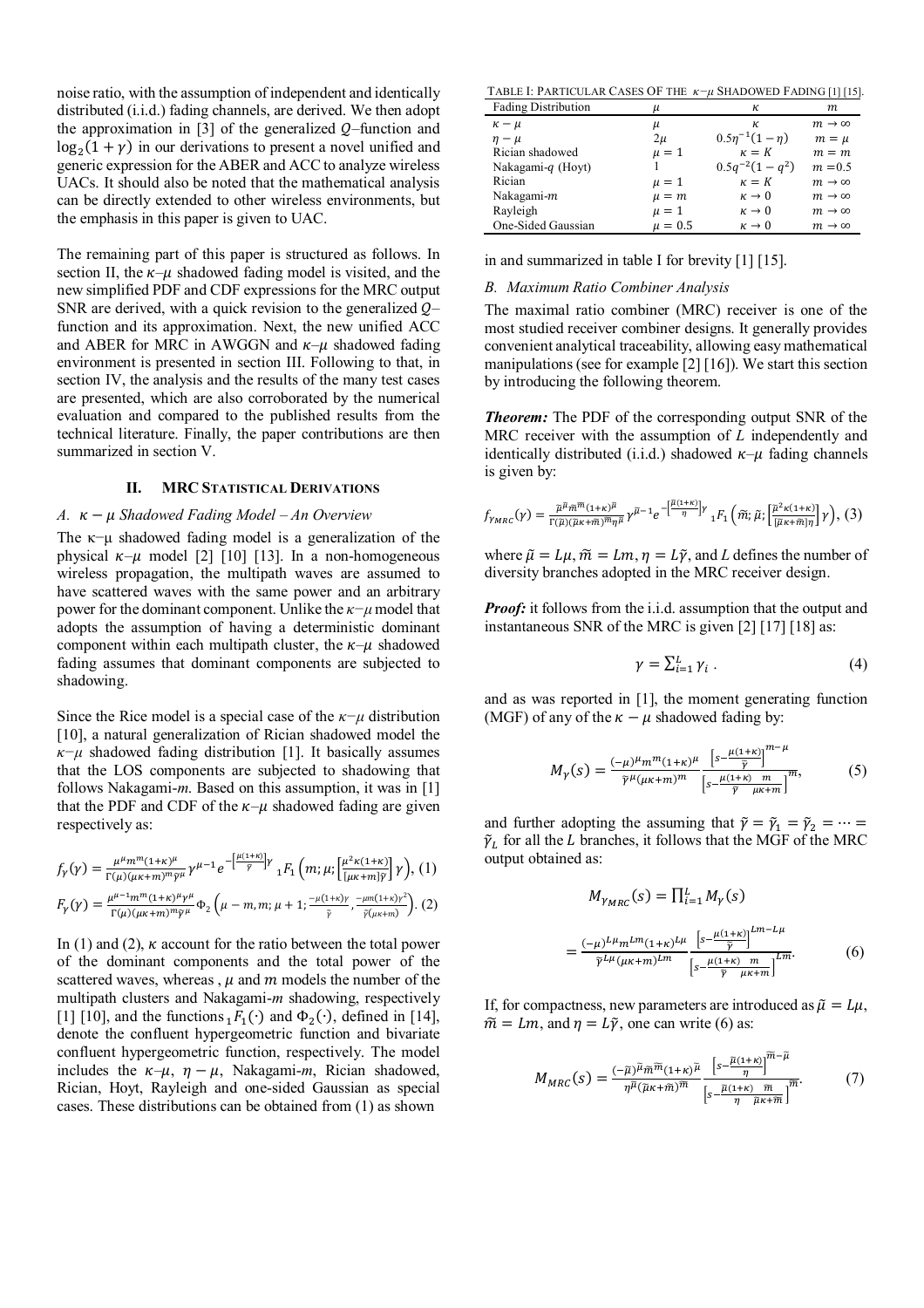By taking the inverse Laplace transform of (7), or equivalently by comparing (5) and (7), one can conclude that the PDF of the output SNR with  $L$  branches MRC receiver is given by:

$$
f_{\gamma_{MRC}}(\gamma) = \frac{\tilde{\mu}^{\tilde{\mu}_{\tilde{m}}\tilde{m}}(1+\kappa)^{\tilde{\mu}}}{\Gamma(\tilde{\mu})(\tilde{\mu}\kappa+\tilde{m})^{\tilde{m}}\eta^{\tilde{\mu}}}\gamma^{\tilde{\mu}-1}e^{-\left[\frac{\tilde{\mu}(1+\kappa)}{\eta}\right]\gamma}\,{}_{1}F_{1}\left(\tilde{m};\tilde{\mu};\left[\frac{\tilde{\mu}^{2}\kappa(1+\kappa)}{|\tilde{\mu}\kappa+\tilde{m}|\eta}\right]\gamma\right). (8)
$$

This new PDF will be very useful, due to its simplicity as compared to eqn. (10) in [1], which utilizes the complicated confluent hypergeometric function [19]. For compactness, (8) is written as:

$$
f_{\gamma_{MRC}}(\gamma) = \psi \gamma^{\tilde{\mu}-1} e^{-\beta \gamma} {}_{1}F_{1}(\tilde{m}; \tilde{\mu}; \zeta \gamma), \tag{9}
$$

where 
$$
\psi = \frac{\tilde{\mu}^{\tilde{\mu}}\tilde{m}^{\tilde{m}}(1+\kappa)^{\tilde{\mu}}}{\Gamma(\tilde{\mu})(\tilde{\mu}\kappa+\tilde{m})^{\tilde{m}}\eta^{\tilde{\mu}}}, \beta = \left[\frac{\tilde{\mu}(1+\kappa)}{\eta}\right],
$$
 and  $\zeta = \left[\frac{\tilde{\mu}^2\kappa(1+\kappa)}{[\tilde{\mu}\kappa+\tilde{m}]\eta}\right].$ 

*Corollary:* it follows from (2) and (9) that the corresponding CDF of the MRC reception will be given as:

$$
F_Y(\gamma)=\frac{\tilde{\mu}^{\tilde{\mu}-1}\tilde{m}^{\tilde{m}}(1+\kappa)^{\tilde{\mu}}\gamma^{\tilde{\mu}}}{\Gamma(\tilde{\mu})(\tilde{\mu}\kappa+\tilde{m})^{\tilde{m}}\tilde{\eta}^{\tilde{\mu}}}\Phi_2\left(\tilde{\mu}-\tilde{m},\tilde{m};\tilde{\mu}+1;\frac{-\tilde{\mu}(1+\kappa)\gamma}{\tilde{\eta}},\frac{-\tilde{\mu}\tilde{m}(1+\kappa)\gamma^2}{\tilde{\eta}(\tilde{\mu}\kappa+\tilde{m})}\right), (10)
$$

This new form of generalized PDF in (9) is generic and suitable for all the fading models presented in table I with  $L$ branches MRC reception. In section III, (9) will be used in the derivations of the unified ABER and ACC expression.

# *C. The Generalized Q–Function Approximation*

The Gaussian  $Q$ -function (see [20] and the references therein) has been widely studied in the wireless communications literature. It especially used to evaluate the average error rates of a given modulation scheme in the additive white Gaussian noise (AWGN). However, there are some situations that are encountered where the AWGN assumption might be invalid, and the use of other noise models might seem more suitable. The additive white generalized Gaussian noise (AWGGN) is a generalized noise model that includes many other noise models as particular cases, such as the AWGN, Laplacian, gamma, impulsive and others. The generalized  $Q$ –function is generally used in the formulation of the AWGGN noise and is given as [2] [3] [21]:

$$
Q_a(x) = \frac{a\Lambda_0^{2/a}}{2\Gamma(1/a)} \int_x^{\infty} e^{-\Lambda_0^a |u|^a} du
$$
  
= 
$$
\frac{\Lambda_0^{2/a-1}}{2\Gamma(1/a)} \Gamma(1/a, \Lambda_0^a |x|^a).
$$
 (11)

where  $\Lambda_0 = \sqrt{\Gamma(3/a)/\Gamma(1/a)}$ , and  $\Gamma(\cdot)$  is the gamma function. A summary of the relation between the AWGGN and other noise models is given in table II.

To simplify the mathematical derivations that involve the (generalized)  $Q$ –function, it would be helpful to have a simple yet accurate approximation that represents it. Moreover, since the  $Q_a(\sqrt{\cdot})$  in the important form for error rates performance analysis, the following approx. was proposed in [3] as:

$$
Q_a(\sqrt{x}) \approx \sum_{i=1}^4 \delta_i e^{-\sigma_i x}, \qquad (12)
$$

TABLE II: RELATION BETWEEN  $Q_a(x)$  And Special Noise Models.

| Noise Dist. | Impulsive Gamma |         | Laplacian Gaussian |     | <b>Uniform</b> |
|-------------|-----------------|---------|--------------------|-----|----------------|
| а           | 0.0             | $0.5 -$ | 1.0                | 2.0 | $\infty$       |

| TABLE III: FITTING PARAMETERS OF $Q_a(\sqrt{\cdot})$ APPROXIMATION |  |
|--------------------------------------------------------------------|--|
|--------------------------------------------------------------------|--|

| a   | ٥.     | $\delta_2$ | $\delta_{3}$ | δá    | $\sigma_{1}$ | $\sigma_2$ | $\sigma_{2}$ | $\sigma_{\scriptscriptstyle{A}}$ |
|-----|--------|------------|--------------|-------|--------------|------------|--------------|----------------------------------|
| 0.5 | 44.920 | 126.460    | 389.400      | 96.54 | 0.130        | 2.311      | 12.52        | 0.629                            |
|     | 0.068  | 0.202      | 0.182        | 0.255 | 0.217        | 2.185      | 0.657        | 12.640                           |
| 1.5 | 0.065  | 0.149      | 0.136        | 0.125 | 0.341        | 0.712      | 10.57        | 1.945                            |
|     | 0.099  | 0.157      | 0.124        | 0.119 | 1.981        | 0.534      | 0.852        | 10.268                           |
| 2.5 | 0.126  | 1.104      | $-1.125$     | 0.442 | 9.395        | 0.833      | 0.994        | 1.292                            |

where  $\delta_i$  and  $\sigma_i$  are fitting parameters that were obtained offline using nonlinear curve fitting. Illustrative fitting values for several values of  $a$  are presented in table III [3].

# **III. PERFORMANCE EVALUATION**

*A. Approximate Bit Error Rate Analysis*

It's widely known that the average error rates (bit/symbol error rate) over fading channels can be evaluated by averaging the bit error rate of the noise channel using the fading PDF [20]. It can be expressed analytically expressed as:

$$
P_e = \int_0^\infty f_Y(\gamma) \{ \mathcal{A}Q_a(\sqrt{\mathcal{B}\gamma}) \} d\gamma, \tag{13}
$$

where  $f_{\gamma}(\gamma)$  is the fading PDF of the  $\kappa-\mu$  shadowed fading model,  $AQ_a(\sqrt{\frac{B\gamma}{\rho}})$  is the error performance in AWGGN, and  $A$  and  $B$  are given in table IV for many coherent modulation schemes.

TABLE IV: A AND **B** VALUES FOR DIFFERENT MODULATIONS

| <b>Modulation Scheme</b> | Average SER                                   | А                          | B              |
|--------------------------|-----------------------------------------------|----------------------------|----------------|
| <b>BFSK</b>              | $= Q_a(\sqrt{\gamma})$                        |                            |                |
| <b>BPSK</b>              | $=Q_a(\sqrt{2})$                              |                            | 2              |
| QPSK,4-QAM               | $\approx 2Q_a(\sqrt{\gamma})$                 | 2                          |                |
| M-PAM                    | $\approx \frac{2(M-1)}{M}$<br>$\mathcal{Q}_a$ | $2(M-1)$<br>M              | 6<br>$M^2 - 1$ |
| M-PSK                    | $\approx 2Q_a$<br>$2 \sin^2$<br>$\gamma$      | 2                          | $2 \sin^2$     |
| Rectangular<br>M-QAM     | $\approx \frac{4(\sqrt{M}-1)}{2}$             | $\sqrt{M-1}$<br>$\sqrt{M}$ | 3<br>$M-1$     |
| Non-Rectangular<br>M-QAM | $\approx$ 4 $Q_a$                             | 4                          | 3<br>$M-1$     |

Using  $(9)$ ,  $(13)$  is expressed as:

$$
P_e = \mathcal{A}\psi \int_0^\infty \gamma^{\tilde{\mu}-1} e^{-\beta \gamma} {}_1F_1(\tilde{m}; \tilde{\mu}; \zeta \gamma) \mathcal{Q}_a(\sqrt{\mathcal{B}\gamma}) d\gamma. \tag{14}
$$

Furthermore, using the generalized  $Q_a(\sqrt{\cdot})$  in (12), (13) can consequently be represented as:

$$
P_e = \mathcal{A}\psi \sum_{i=1}^4 \delta_i \int_0^\infty \gamma^{\tilde{\mu}-1} e^{-[\beta + \sigma_i \beta] \gamma} {}_1F_1(\tilde{m}; \tilde{\mu}; \zeta \gamma) d\gamma, \tag{15}
$$

with simple variable transform, as  $z = \zeta \gamma$ , (15) is evaluated in a simple closed form as:

$$
P_e = \sum_{i=1}^4 \Psi_2 F_1([\tilde{m}, \tilde{\mu}]; [\tilde{\mu}], \tilde{\beta}^{-1}), \tag{16}
$$

with  $\tilde{\beta} = [\beta + \sigma_i \mathcal{B}]/\zeta$  and  $\Psi = [\mathcal{A}\psi \delta_i \Gamma(\tilde{\mu})]/[\zeta^{\tilde{\mu}} \tilde{\beta}^{\tilde{\mu}}].$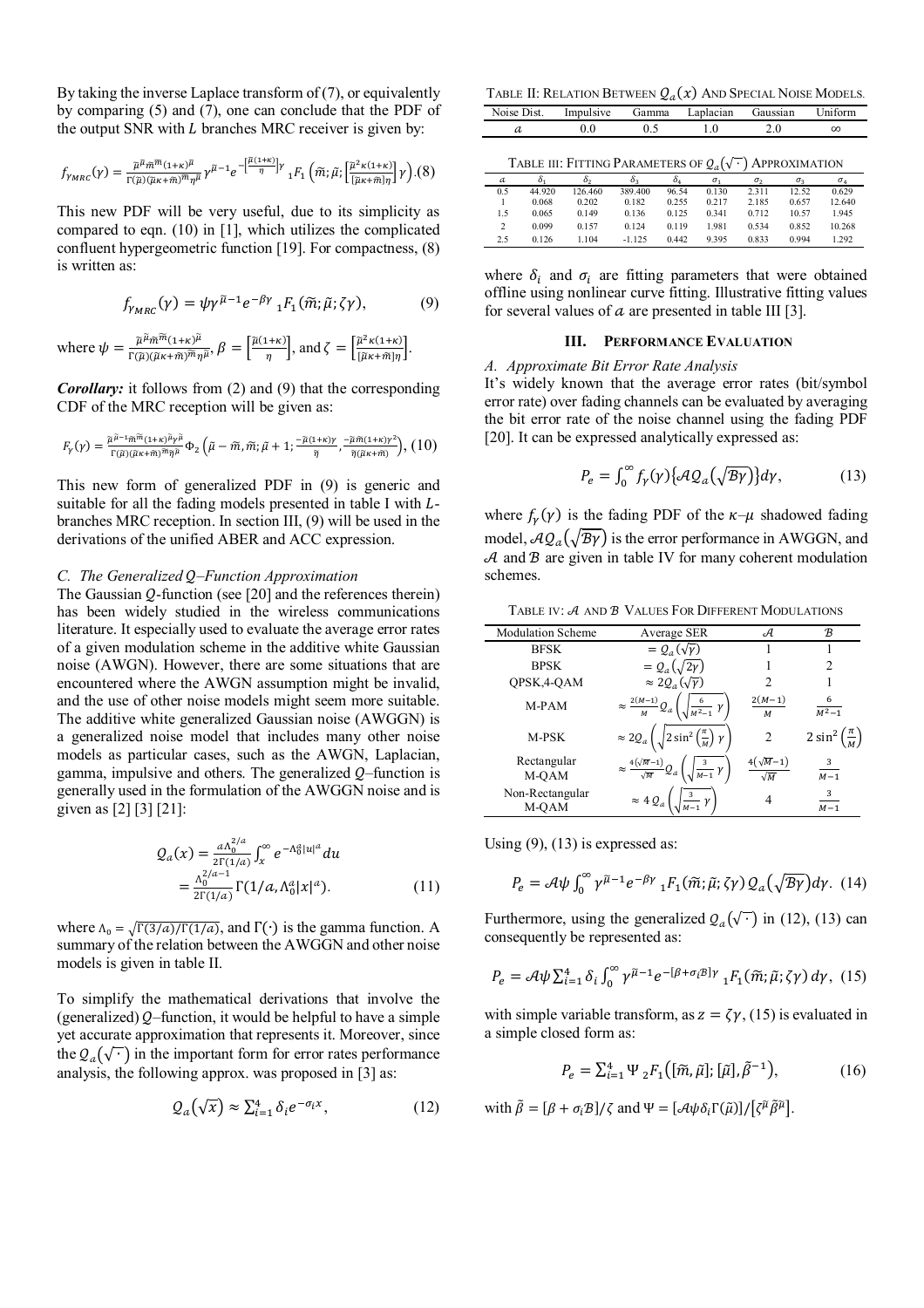

This new expression in  $(16)$  is simpler than that in  $[1]$  in eqn. (21). It also generalizes the analysis of MRC reception to the special cases of the  $\kappa-\mu$  shadowed fading (such as the Rician shadowed, Nakagami-*m*, etc.) in different noise environments.

# *B. Average Channel Capacity of AWGN Channel*

The Channel capacity (given in bits/seconds) is defined as the maximum deliverable information rate over a transmission channel with arbitrarily and negligible error. The average channel capacity (a.k.a. ergodic capacity), can be attained by averaging the capacity of AWGN channels over the fading PDF [17]. This is represented as:

$$
C = \int_0^\infty \log_2(1+\gamma) f_\gamma(\gamma) d\gamma. \tag{17}
$$

C in this context is the normalized channel capacity, given in bits/second/Hz. Adopting a similar exponential approximation of  $log_2(1 + \gamma)$  as the one provided in [3] which is also similar to the approx. of the  $Q_a(\sqrt{\cdot})$  in (12), one has:

$$
\log_2(1+\gamma) \approx \sum_{i=1}^4 \delta_i e^{-\sigma_i \gamma},\tag{18}
$$

then the average channel capacity (ACC) can be derived in exactly the same form as that of the ABER for this shadowed fading model (16) while adopting the new fitting values of  $\delta = [9.331, -2.635, -4.032, -2.388]$  and  $\sigma = [0.000, 0.037, 0.004,$ 0.274] as was given in [3], Fig. 4. This new expression is appropriate for a reasonably large SNR range, which is the SNR range of interest in many wireless system scenarios that are studied in the literature.

#### **IV. RESULTS**

In this section, the purpose is to validate the accuracy and capabilities of the derived unified ABER and ACC expression. This will be done by comparing the plots generated via the



Fig. 4: ABER for BPSK using MRC with  $L=1$  in  $\kappa-\mu$  fading. Fig. 5: ABER for BPSK using MRC with  $L=3$  in  $\kappa-\mu$  fading. Average  $\gamma$ 

 $2 - 2$  $_{\rm K=0.5}$ 

10

E<br>Average<br>4

Bit I

unified ABER and ACC expression derived in this paper versus the plots obtained using numerical evaluation. In addition, some scenarios will also be compared with results that are available in the technical literature for some of the particular cases of the  $\kappa - \mu$  shadowed fading model.

0 5 10 15 20 25

 $\mu = 3$ 

Five test scenarios will be illustrated for the ABER here based on (16). The first test considers the general  $\kappa-\mu$  shadowed fading in AWGGN, using different modulation schemes from Table IV of different constellation orders, namely 8-PSK, 16- PSK, 32-QAM and 256-QAM, using different values of model parameters and subject to different noise environments, specified by the value of  $a$ , without diversity (i.e.  $L=1$ ). The ABER curves of this case are shown in Fig. 2. One can clearly see that numerically integrated results (solid lines) match the results of (16) denoted by the overlaid dots, confirming its accuracy for the different test scenarios presented. The second test case, presented in Fig. 3, uses the same previous values of parameters subject to the same noise environments, but deploying MRC reception with three diversity branches (*L*=3). It's obvious that (16) gives very accurate results as the dots overlay the curves of the numerical integration.

As a third test case, we consider the special case of  $\kappa-\mu$  fading using BPSK in AWGN and selected the  $\kappa$  and  $\mu$  values to match those found in [2], to compare our generated results, shown in Fig. 4, with those in the technical literature. One can see a clear match between the ABER curves in Fig. 4 and those shown in [2]. Fig. 5 represents the same previous test case with the exception of increasing  $L$  to 3 instead. Again, and as expected from using more diversity antenna, the performance has improved, and the figure shows an excellent agreement between numerical and analytical plots.

As for the Average Channel Capacity (ACC), one test case is presented due to space limitations. The ACC of the  $\kappa-\mu$